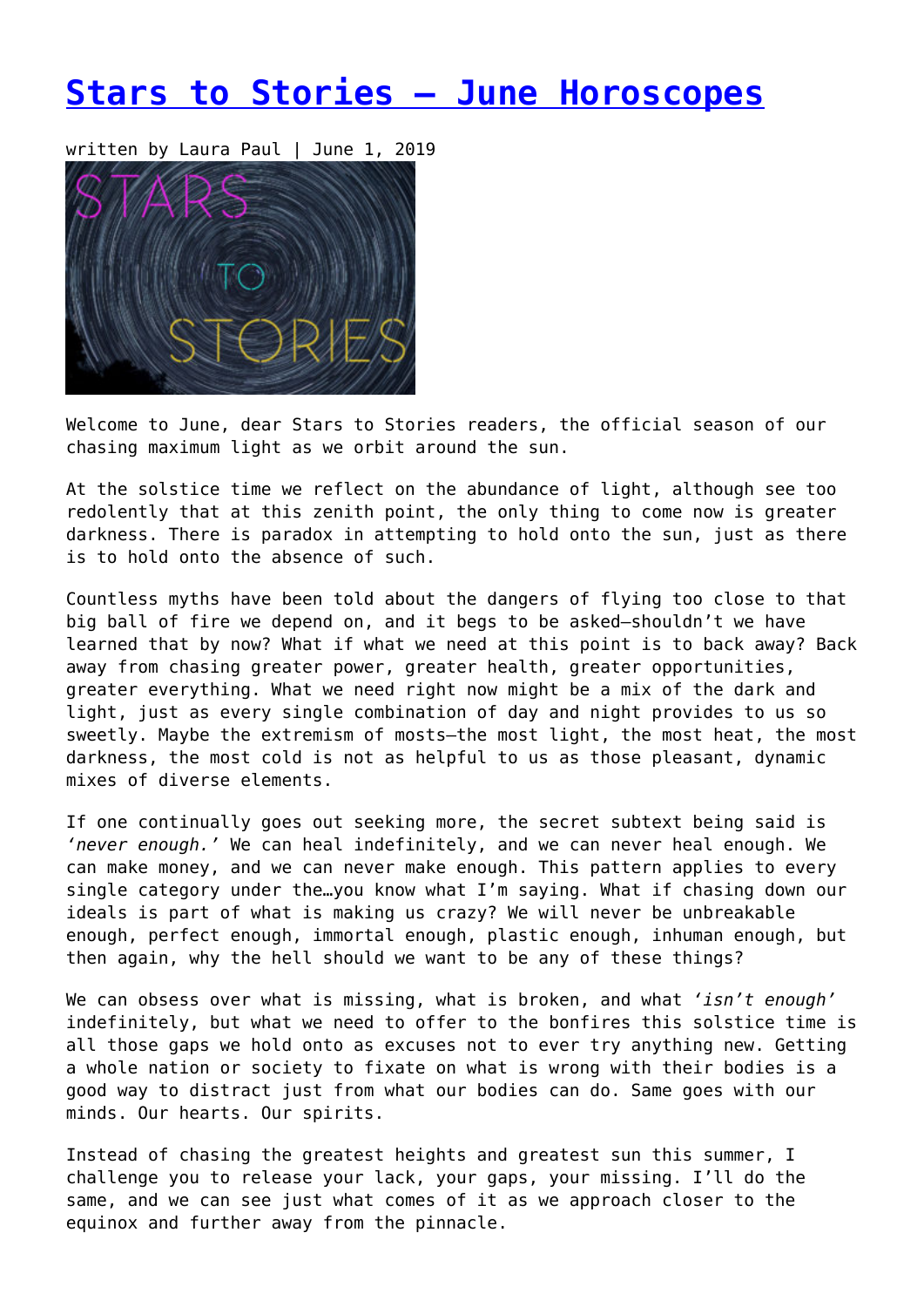We won't always be able to fix countries, families, relationships, and bodies *'enough,'* but we can experience freedom through giving up on what is toxic and stuck, and starting over and over again until we can regenerate something that feels a little more exciting, joyous, and life supporting. It may come with feelings of risk, but at this point, doesn't it seem worth trying?

This summer, especially July, is sure to bring intensity, so stick to those you love and check on those who you don't hear from as regularly as you're used to. With all the focus on self-care right now, we could all use some TLC that comes from others when our reserves are depleted and theirs are replenished. Funny how that happens sometimes.

I'm sending you lots of love this month, and may you feel guided by what's beyond. Please, take good care this summer knowing that you are enough.

xo Laura

*Scroll down for horoscopes by sign and read for your ascendant or rising sign if possible.*

(If you're curious to find your rising sign, go to [astro-seek.com.](https://entropymag.org/astro-seek.com) After you enter your birth information look to the left of the circle to the line that says AC. If you're intrigued, confused, or both intrigued and confused you can email me at starstostories@gmail.com for a [consultation](https://www.laurapaulwriter.com/consult).)

## **Aries**

June might be another slower month for you, at least one where you don't feel quite as effective as normal. There still may be knots to work out in some of your efforts, especially as it relates to home and family matters. There could be arguing that occurs in the second week of the month, but writing it out, or confiding in a sibling or neighbor friend helps. If your sibling is the one causing a conundrum, this could indicate deeper issues that will take more time over the summer to truly understand. August shows happier skies, and some problems need extended periods of reflection in order to work themselves out and through the other side.

#### **Taurus**

I hope May brought sweet things to you while your sign's ruler, Venus, was in Taurus. The pace will pick back up in June, with conversations about money popping up after the new moon on the  $3<sup>rd</sup>$  and continuing into the second week of the month. There could be arguments that occur with a sibling over family, children, or old childhood issues. Youth doesn't forget what age wants to ignore. If there's an airy, anxious, and emotional quality to this, do what you can to root yourself to what is real, physical, and tangible. Treat your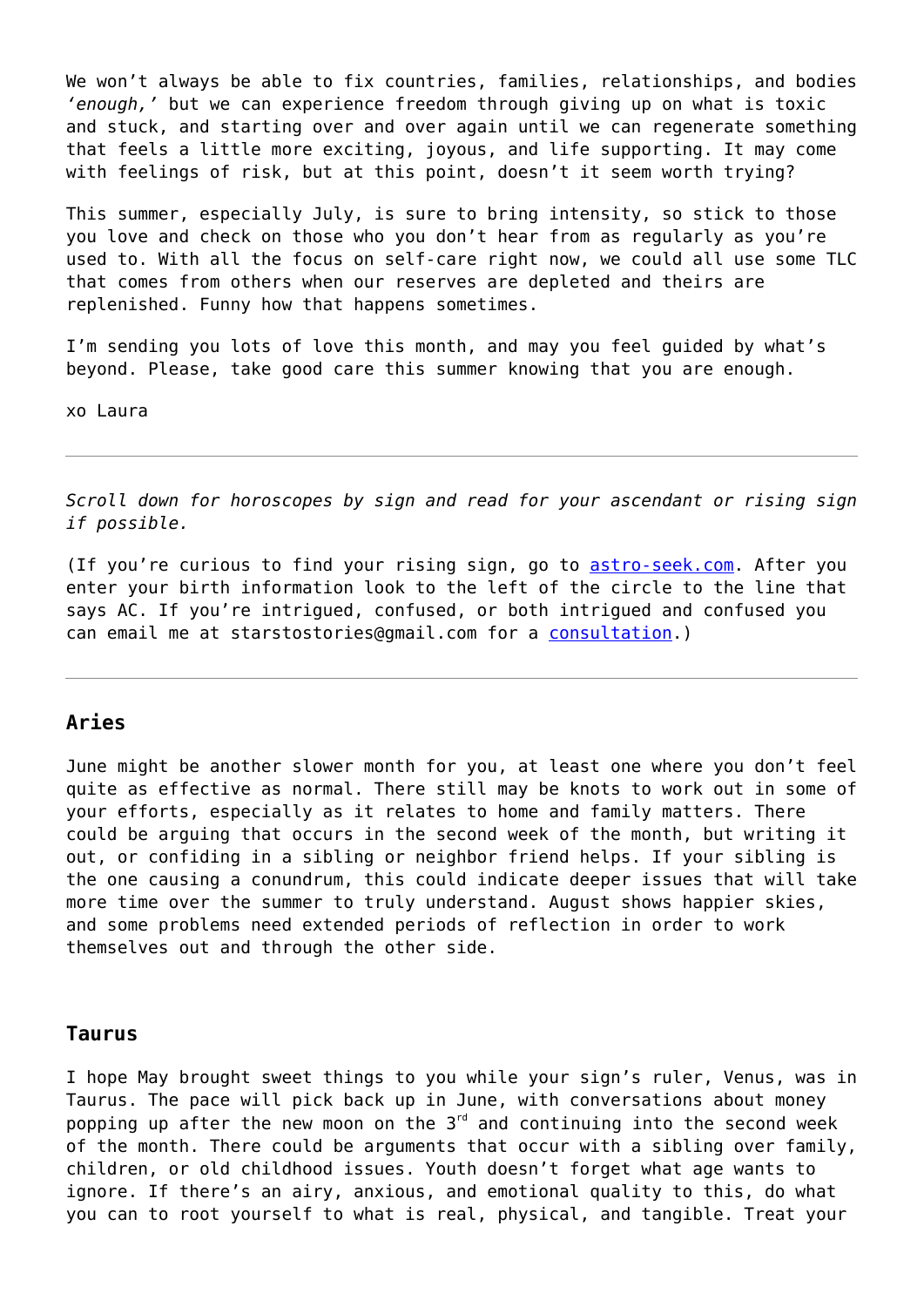body well, and get some time outside where you can feel nurtured and abundantly provided for.

#### **Gemini**

Busy you are, although that may come as no surprise for your natural course of life! There's a new moon in your home sign on the  $3<sup>rd</sup>$ , just as your sign's ruler, Mercury, is about to leave Gemini for the much more emotional realm of Cancer. However, just as Mercury moves out of its comfort zone, Venus moves into your sign through the end of the month. With these shifts, there may be increased conversations about relationships, money, and how you relate to both of these things. By the full moon on the  $16<sup>th</sup>$ , there's inspiration afloat on how to make proper mergers with others. If adjustment is needed, take into account what connects you to others, as well as what separates.

## **Cancer**

Have you been feeling a bit aimless these days? Angry? Impotent? If your ordinarily protective state of being has been poked, prodded, and a bit inflamed recently, I wouldn't be surprised. June is a mixed bag—the full moon on the 3<sup>rd</sup> might bring pleasant news, perhaps about friends, siblings, or writing opportunities, but the week after there could be intensity in terms of hard conversations and oppositions to whatever it is you're trying to get done. The start of summer on the  $21^{st}$  might not feel the friendliest, but come August you can start to expect some relief in terms of things starting to cohere and work themselves out.

#### **Leo**

This month might be the calm before the storm when things still connect easily and quickly without overcrowding you. July could be another story, though, where arguments may arise, and contain issues worth revisiting more than once. Use this time now to enjoy the friends and relationships that boost your light and your confidence, knowing that there will be work ahead later this summer. Lucky for you there's a full moon on the  $16<sup>th</sup>$  that's in sweet aspect to your sign. Those Leos born in August, or with Ascendants 8-28° will feel this the most. I hope you catch a beneficial teaching, publishing, or spiritually-focused breakthrough!

## **Virgo**

This month may feel like a shift from the busy, airy communication of May into something more heartfelt and emotional. Instead of everything being about your inbox, you might be feeling the need to spend more time with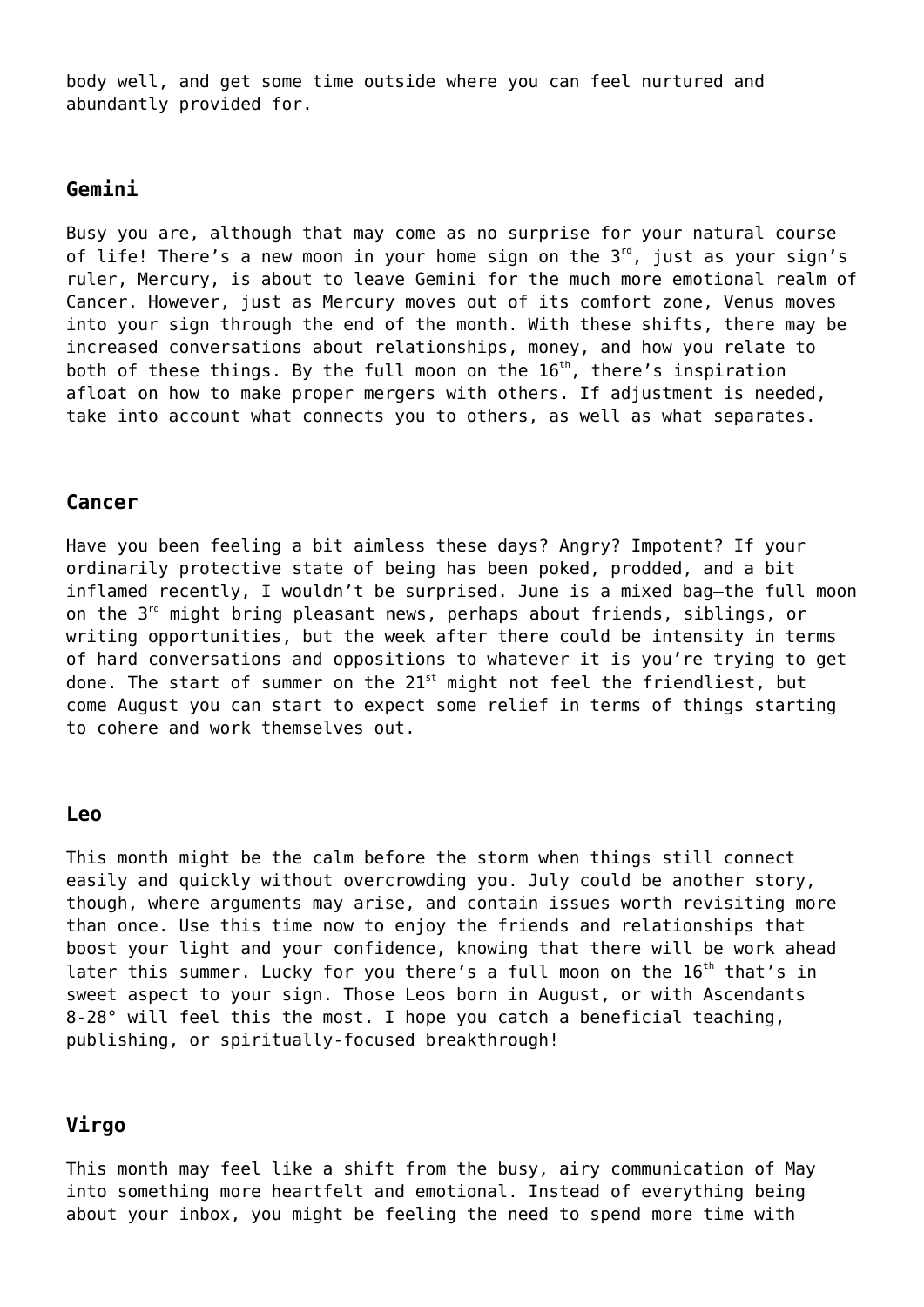friends and partners. In the second week of the month, an issue may arise in a group you belong to over a difference in opinion about which direction to move towards in the future. It's worth sorting through though—if there's a substantial argument it could very well be revisited this summer down to the smallest details. Luckily, that's something your sign knows how to do!

## **Libra**

The new moon in Gemini on June  $3<sup>rd</sup>$  jumpstarts conversations about teaching or travel opportunities that your sign's ruler, Venus, will help to sweeten and connect by the  $9<sup>th</sup>$ . What does that mean for you? There may be frenzies of communication going on as it relates to new long-distance travel plans or education. However, there could be some arguments that break out later on in the second week of this month. Maybe your proposals need adjustment to take into consideration other family issues or larger career goals? There's probably going to be some rougher stuff that pops up this summer, so keep the long view in mind. Don't neglect responsibilities at the expense of quick and easy connections.

## **Scorpio**

You might still feel a bit sluggish this month, with the ruler of your sign, Mars, in the emotional realm of Cancer. Are you traveling to see family in June? Visiting siblings or old neighborhoods? From the new moon in Gemini on the  $3^{rd}$  to the full moon in Sagittarius on the  $16^{th}$  changes in beliefs about home and belonging may trigger you to inspect how you view your finances and possessions. Whereas the beginning of the month might expose what it is you owe or what it is you've inherited, by the second half of June there will be a culmination in what you make or spend.

## **Sagittarius**

The month of June starts with a new moon opposite your sign on the  $3^{rd}$ . There may be a fresh start to how you relate to others and what that means for your communication style. If May felt unusually annoying with minute details changing too quickly, some of that might recede after the  $5<sup>th</sup>$ . For you, Sagittarius, brightness will come your way with the full moon in your home sign on the  $16<sup>th</sup>$ . Something seems to be culminating in terms of the attention you receive and your identity and appearance. Soak it up! Your full moon only happens once a year.

## **Capricorn**

The first day of the month may start sweetly for you, with Venus and the moon